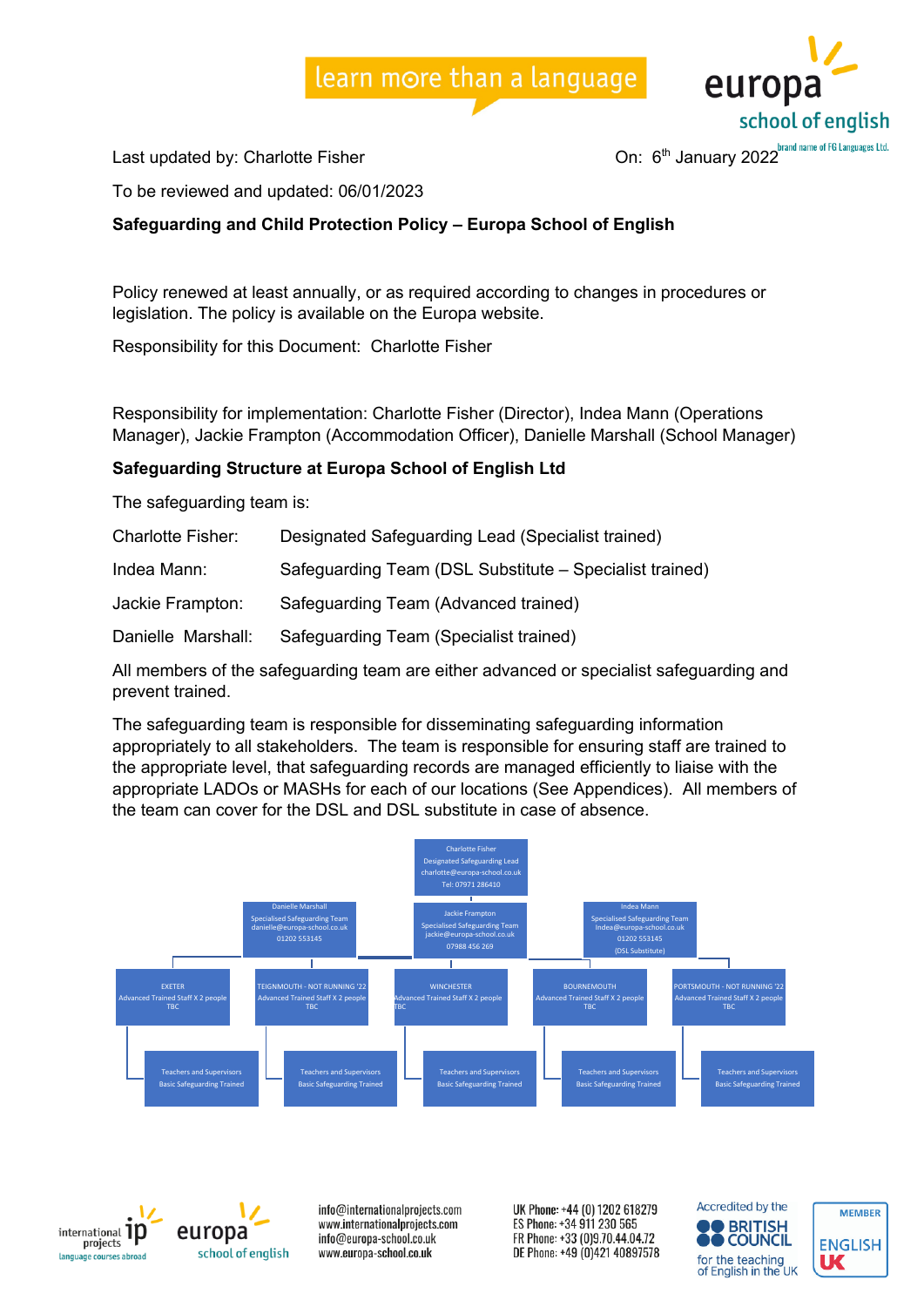

Any safeguarding issue will be passed up the chain so the DSL will never be taking decisions independently. The DSL's own DBS certificate will be checked by another member of the safeguarding team annually and the result recorded on the HR platform. All safeguarding team members are made aware of their responsibility to speak out if they are uncomfortable with any safeguarding issues at the school (including to outside agencies) even if it is against the wishes of the DSL.

#### **Statement**

The purpose of this policy is:

- to provide protection for the children and young people attending Europa and IP schools
- to provide staff with guidance on procedures they should adopt in the event they suspect a child or young person may be experiencing, or at risk of, harm
- to avoid making ourselves vulnerable to suspicion of any form of abuse.

Europa is committed to carrying out proper Duty of Care for all students aged under 18, and also to safeguarding vulnerable adults aged 18 or above, regardless of race, gender, sexual orientation or disability.

All adults associated with Europa students under 18 (e.g. staff, homestays, sub-contractors etc) have a responsibility to follow this policy as they carry out their Duty of Care and are given guidance on what is required.

This policy runs alongside our Supervision Policy our Staff Development Policy and our Risk **Assessments** 

#### **Communication**

Europa School of English is a year round English Language school with 5 summer centres during the summer season. Students from the ages of  $8 - 18$  plus are taught EFL in the mornings and partake in various activities and trips in the afternoons and at weekends.

This policy is communicated to stakeholders in the following ways:

- Host Family Manual
- Host training and family visits
- Lead Teacher and Teacher Training
- Operations Staff training and Destination Training
- Senior management briefings and external training
- Job Descriptions and Job Advertisements
- Posters and Notices in all centres
- Student welcome talks
- Abusive Behaviour Policy
- Adult Behaviour Policy
- Group leader meetings
- Supervision Policy
- Risk Assessments
- Crisis Management Policy
- Leading by example (All Staff)



europa school of english info@internationalprojects.com www.internationalprojects.com info@europa-school.co.uk www.europa-school.co.uk



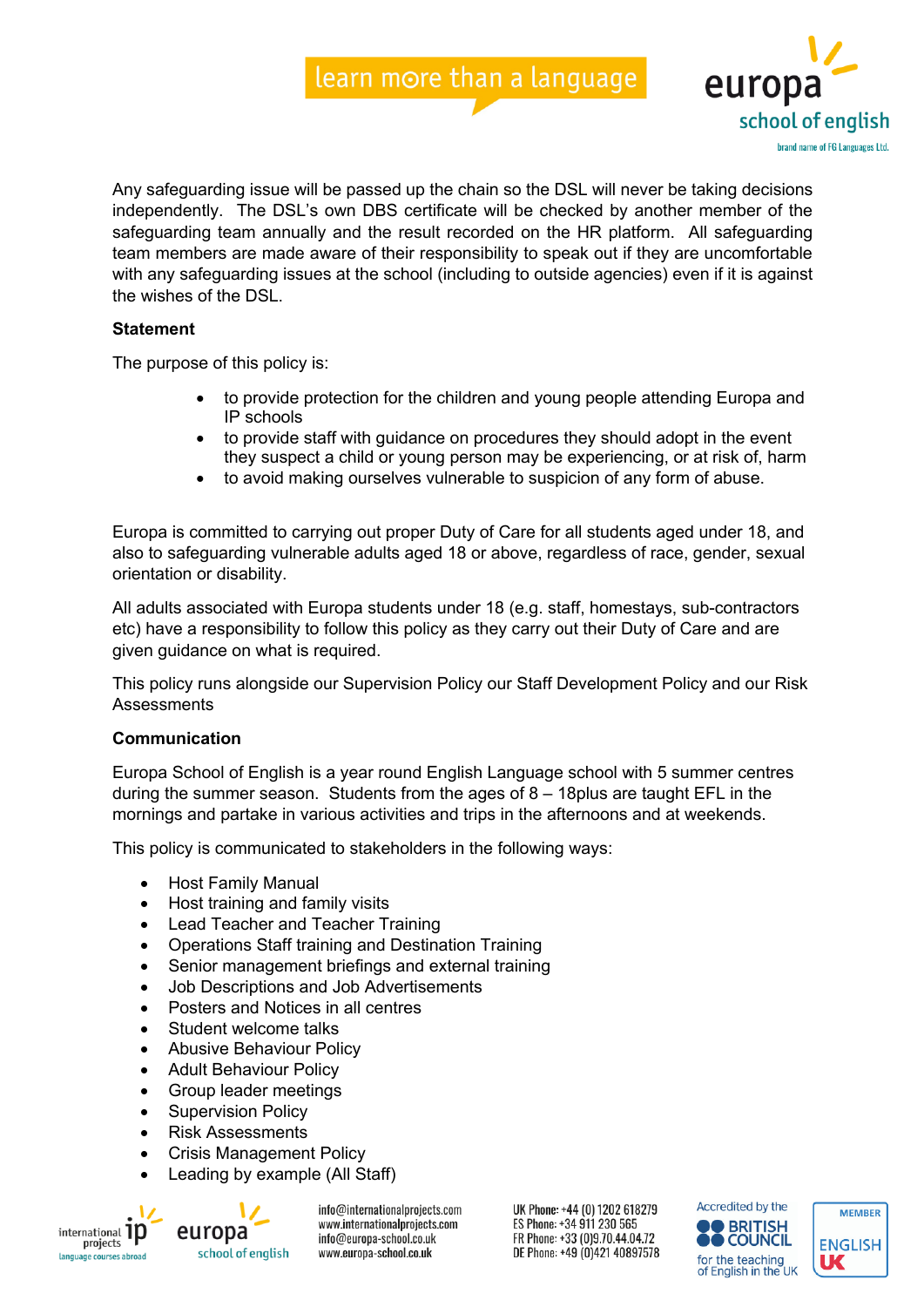



#### **Safer Recruitment:**

Recruitment practices and procedures will be designed to reduce the risk of recruiting a person who may be a risk to young people or vulnerable adults.

Recruitment materials sent to applicants will mention Europa's commitment to safeguarding and the expectation that everyone working with Europa students will follow this safeguarding policy.

Applicants will also be informed that all gaps in CVs will be queried and checked if necessary, all staff will be DBS checked (or police checked if not UK residents), 3 forms of ID will be required and all references will be followed up. Referees will all be asked if there is any reason why the applicant should not have responsibility for or access to persons under the age of 18.

#### **DBS checks:**

DBS checks or police checks are required for all staff working for Europa School of English with roles involving responsibility for or substantial access to under 18s. A valid DBS check for UK staff at Europa School of English means a DBS check applied for by Europa School of English on behalf of the staff member or host family. DBS checks from other organisations may be accepted as a temporary measure whilst a Europa School check is being applied for. In these cases the DBS check from the other organisation must be recent (within the last 3 months), for the correct workforce (child) and the right level for the role applied for (enhanced). All other pre-appointment checks must be completed before this candidate starts work or hosting.

Teaching staff and Lead Teachers will be checked by the School Manager or an appropriately trained hiring lead, and all other staff will be checked by a trained hiring lead. The lead name in each host family will be checked by the Accommodation Officer ensuring that the check states the activity will take place within the home (box 66). All DBS records, (the number, date of issue, type of DBS) and police check records for contracted staff will be kept along with the staff personal details on our HR platform or within the records kept by the Accommodation Officer. All documentation will be kept in line with our GDPR policy.

In the event of a DBS check not having arrived before a staff member is due to begin work, the person will be taken out of regulated activity, meaning they will be supervised by other DBS-checked staff and never allowed free access to students under 18 years old. For teachers this will mean teaching with the door open (and never 1:1 or very small groups), and a senior member of staff will check their class once per every 45 minutes. Any residential staff will need to sleep away from under 18 students.

No student will ever be placed in a host family where no DBS check has been undertaken however in the unlikely event that a host family is found to be hosting a student when no DBS check has been undertaken or has yet to be returned, the student will be removed from the family immediately and either placed in an alternative family or in the residential accommodation. A review of systems and procedures will be undertaken.

All staff and hosts will be encouraged to apply for the update service allowing us to check the validity at any time but regardless all DBS / Police Checks will be rechecked after 3 years.



europa school of english

info@internationalprojects.com www.internationalprojects.com info@europa-school.co.uk www.europa-school.co.uk



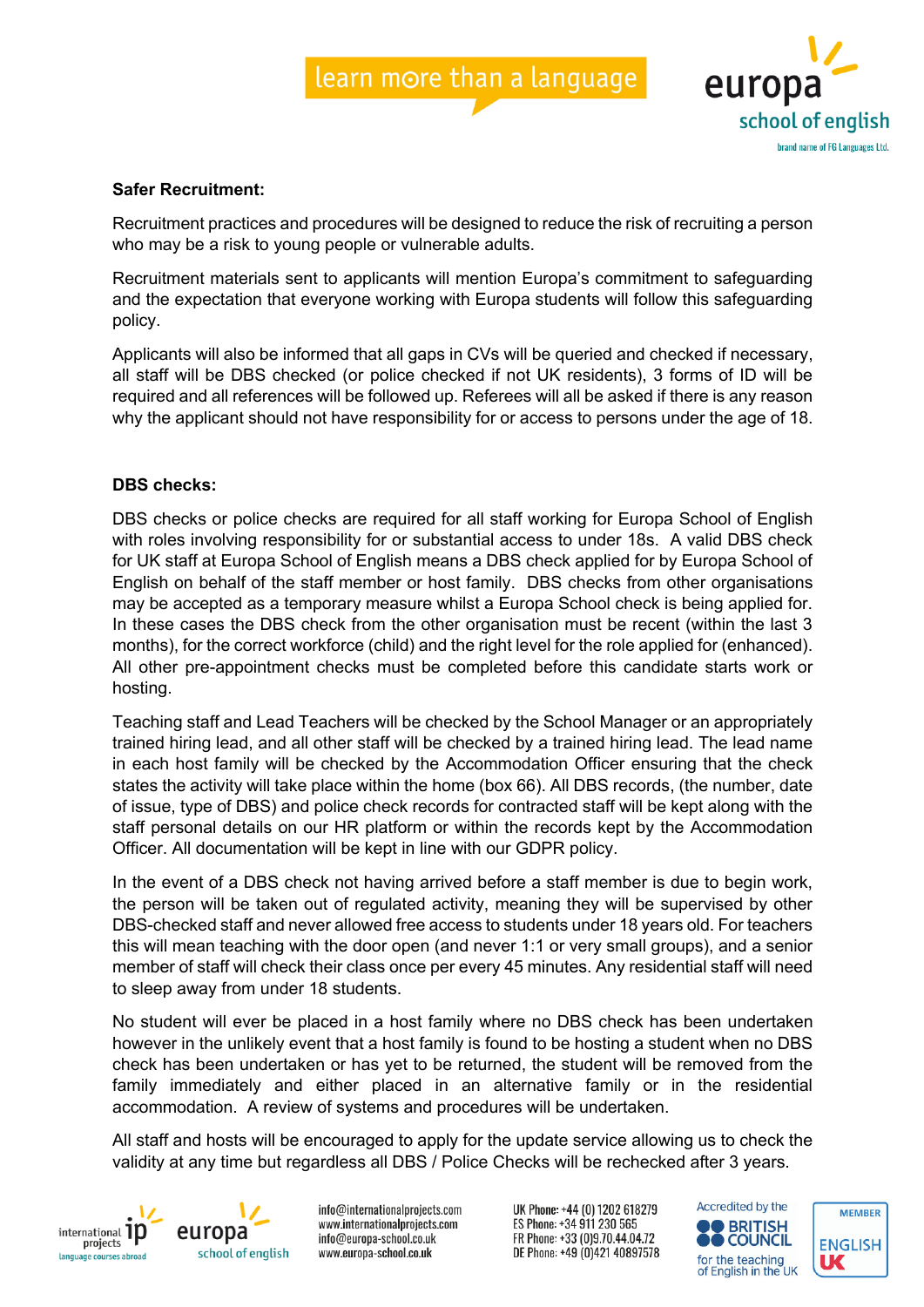

#### **DBS checks for overseas applicants and group leaders**

All overseas applicants or group leaders for roles involving regulated activity with minors must provide an original police clearance certificate from any country or countries they have resided in for more than 12 months during the previous 5 years. The most recent certificate must be from within the last three years.

Where a certificate is in a language that we cannot translate 'in-house', the applicant will be asked to provide a translation of the document(s).

In some cases, the group leaders employer or agency will confirm to us in writing that the group leader has a clear police check in these cases we do not need to see the original Police Check.

Where an applicant is unable to provide the police checks necessary (e.g. not resident in the country for long enough) ESE Ltd will perform further checks as follows:

- Two further verbal or written references will be requested
- A letter of good conduct will be requested from the candidates most recent employer

#### **Prohibited List and Barred List**

The standalone Barred List is now managed by the Teaching Regulation Agency. They have reviewed who has access in accordance with guidance and, as a result, private language centres are no longer able to hold a licence for direct access to the standalone Barred List check. Europa School of English must therefore wait for sight of the DBS certificate before allowing a member of staff to have unsupervised access to under 18s.

Since the end of the Brexit transition period, the UK no longer has access to the list of EEA nationals who have sanctions which prohibit them from working (usually as a teacher) in an education setting.

If any prospective staff have worked in the EEA recently ESE will confirm that no sanctions are in place. The best way to do this is to obtain a letter from the professional regulating authority in the relevant country.

Details of regulatory bodies on the **European Commission's Regulated professions database**. If this isn't possible, additional references will be taken.

#### **Staffing Levels:**

There will always be at least two safeguarding officers with advanced training (Level 2) in all centres and two based at the Bournemouth school.

Each advanced safeguarding trained staff member will be clearly identified and known to all staff and students; via a poster on noticeboards with an out of hours contact phone number and where they are usually located in the centre.

#### **Recognising Abuse**

Definitions of abuse:

Abuse and neglect are forms of maltreatment of a child. Somebody may abuse or neglect a child by inflicting harm, or by failing to act to prevent harm. Children may be abused in a



europa school of english

info@internationalprojects.com www.internationalprojects.com info@europa-school.co.uk www.europa-school.co.uk

UK Phone: +44 (0) 1202 618279 ES Phone: +34 911 230 565 FR Phone: +33 (0)9.70.44.04.72 DE Phone: +49 (0)421 40897578



**MEMBER**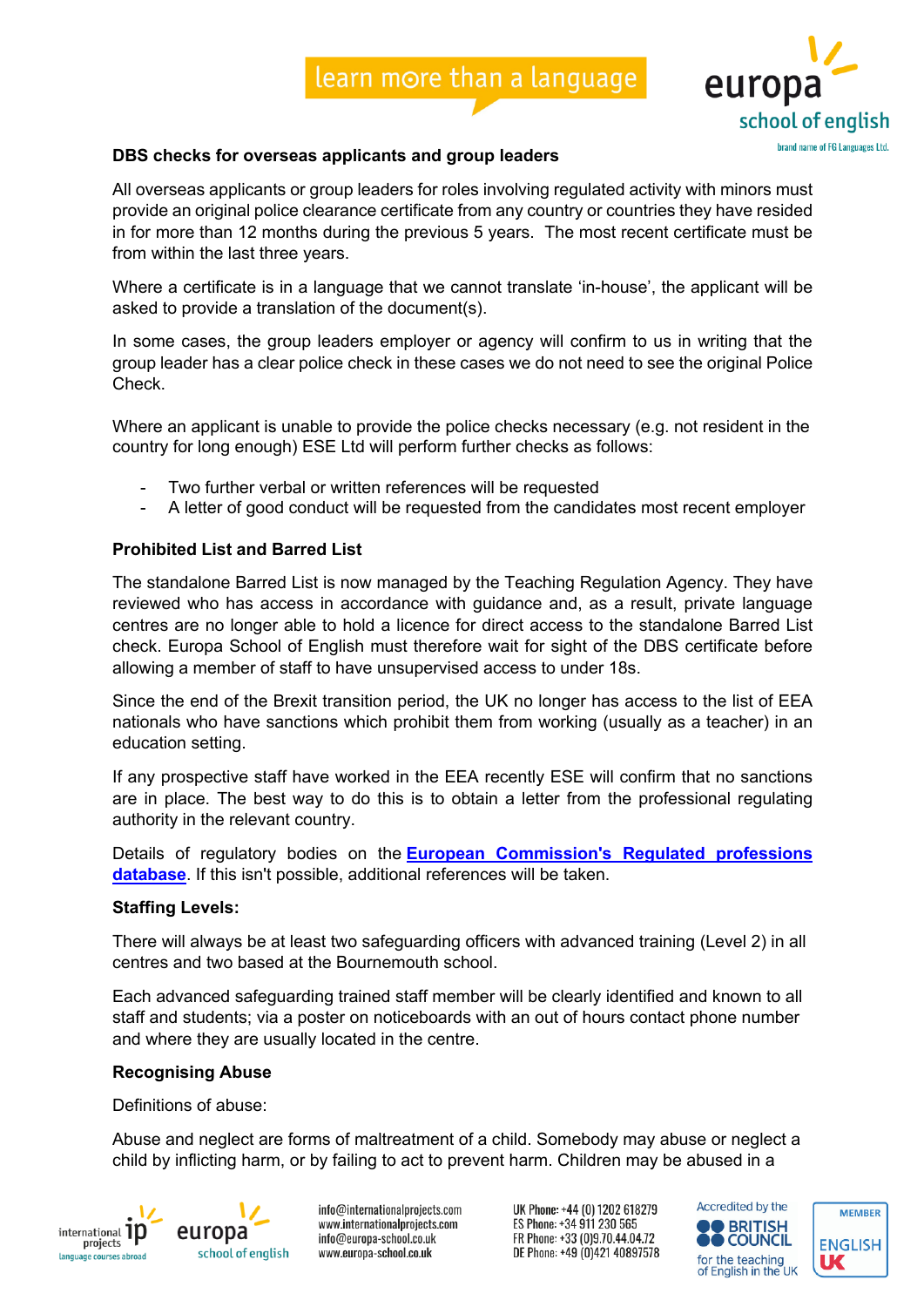## learn more than a language



family or in an institutional or community setting, by those close to them or, more rarely, by a stranger. They may be abused by an adult or a child.

There are four types of abuse: physical, emotional, sexual and neglect.

Beyond these four types of abuse there is also

- Child Sexual Exploitation (CSE),
- Honour Based Violence (HBV), where family honour is considered more important than UK law (e.g. forced marriage), and including Female Genital Mutilation (FGM); it is illegal in UK and must also be reported to Police as well as designated staff.
- Peer-on-peer abuse (i.e. abuse is not just adult to child);
- Bullying, especially cyber-bullying, is often a sub-section of peer-on-peer abuse
- Sexual Violence and Sexual Harassment; usually male-to-female e.g. skirt raising, up-skirting, touching breasts, etc are not just 'a bit of teenage fun' but unacceptable

#### Identifying abuse:

It can be difficult to identify abuse as it has various forms but indicators of abuse may include the following:

- unexplained injuries
- a student describing an abusive act that has happened to them another student telling you of their concern about a fellow student serious distrust of adults or other students
- sexually explicit behaviour in games / activities difficulty in making friends with other students personality or behavioural changes
- changes in dress which may be covering up bruises

How to react if you suspect abuse:

- remain calm, accessible and receptive,
- listen carefully without interrupting,
- communicate with the student in a way that is appropriate to their age and understanding,
- do not interview them and keep questions to a minimum,
- encourage them to use their own words and try to avoid asking leading questions,
- be aware of the non-verbal messages you are giving,
- make it clear that you are taking them seriously,
- acknowledge their courage and reassure them that they are right to tell,
- reassure them that they should not feel guilty, let them know that you are going to do everything you can to help them and what may happen as a result,
- do not promise to keep the information a secret.

Procedure to follow if abuse is suspected:

• inform one of the designated Level 2 staff members if you notice any significant physical and behavioural changes,





info@internationalprojects.com www.internationalprojects.com info@europa-school.co.uk www.europa-school.co.uk

UK Phone: +44 (0) 1202 618279 ES Phone: +34 911 230 565 FR Phone: +33 (0)9.70.44.04.72 DE Phone: +49 (0)421 40897578



**MEMBER**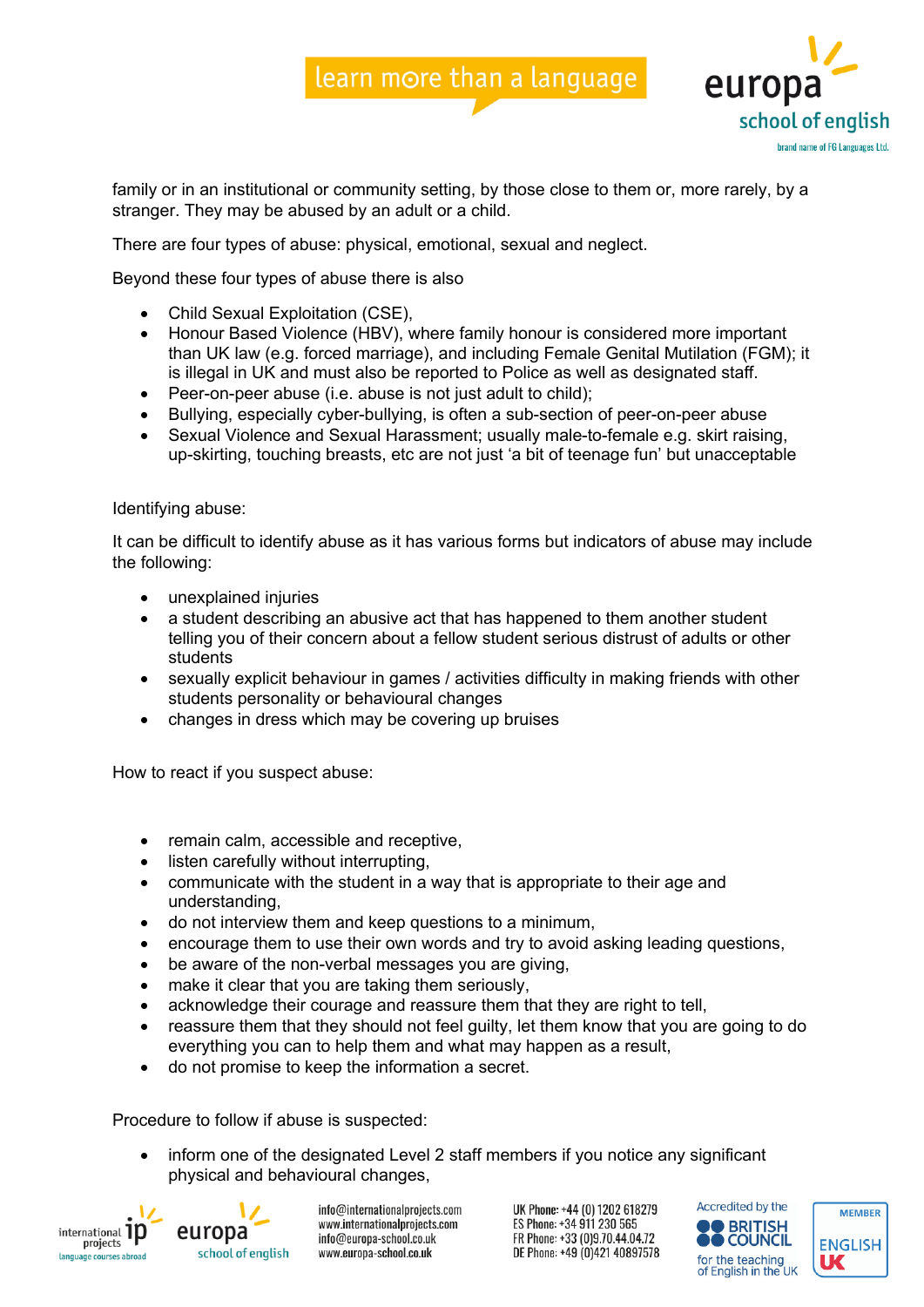



- if you suspect that an adult is a threat to a student in some way inform one of the level 2 team and continue to monitor the situation
- if a student makes any comment that gives cause for concern or there is any deterioration in the student's general well-being, react calmly as described in the guidelines above and inform one of the designated level 2 team
- make a note of what was said and who was present and report this information immediately to one of the designated level 2 team

The designated level 2 team will take appropriate actions, including informing the DSL, and action may involve external agencies and contacting parents/guardians.

If an under 18 is accused of carrying out abuse on another under 18, both will be supported by level 2 members of staff unless their parents are present.

The local safeguarding of children partnership telephone numbers will be displayed at each centre and the Level 3 staff will contact them where necessary as in line with their training.

#### **Safeguarding Training:**

All employees will complete basic safeguarding training online annually. Bespoke advanced (Level 2) training will be delivered to most staff annually at our training week in Germany or online via video link. All relevant staff are encouraged to attend. Specialised training is delivered to all members of the safeguarding team at least once every 2 years. Staff inductions and destination training will include relevant local safeguarding information. Records of all training are kept alongside staff data on our HR platform.

#### **Safeguarding in other areas of school life:**

#### Excursions and Activities

Occasionally teachers at the adult School may wish to take their class out on an excursion or do an activity with them after their classes. We are happy to support teachers who wish to do this; the following must be taken into account:

- A risk assessment must be carried out
- Full agreement from the Academic Manager must be sought
- There will be no more than ten 16 and 17 year old students to 1 teacher
- You must have all mobile numbers for 16 and 17 year old students before departure
- You must give all 16 and 17 year old students advice about their journey home
- You must ensure that they are complying with UK laws (no alcohol)
- You must ensure all 16 and 17 year old students have the schools emergency number

All activities and excursions for our junior students or 16 plus students studying on our junior programmes run under our full supervision policy.



europa school of english

info@internationalprojects.com www.internationalprojects.com info@europa-school.co.uk www.europa-school.co.uk



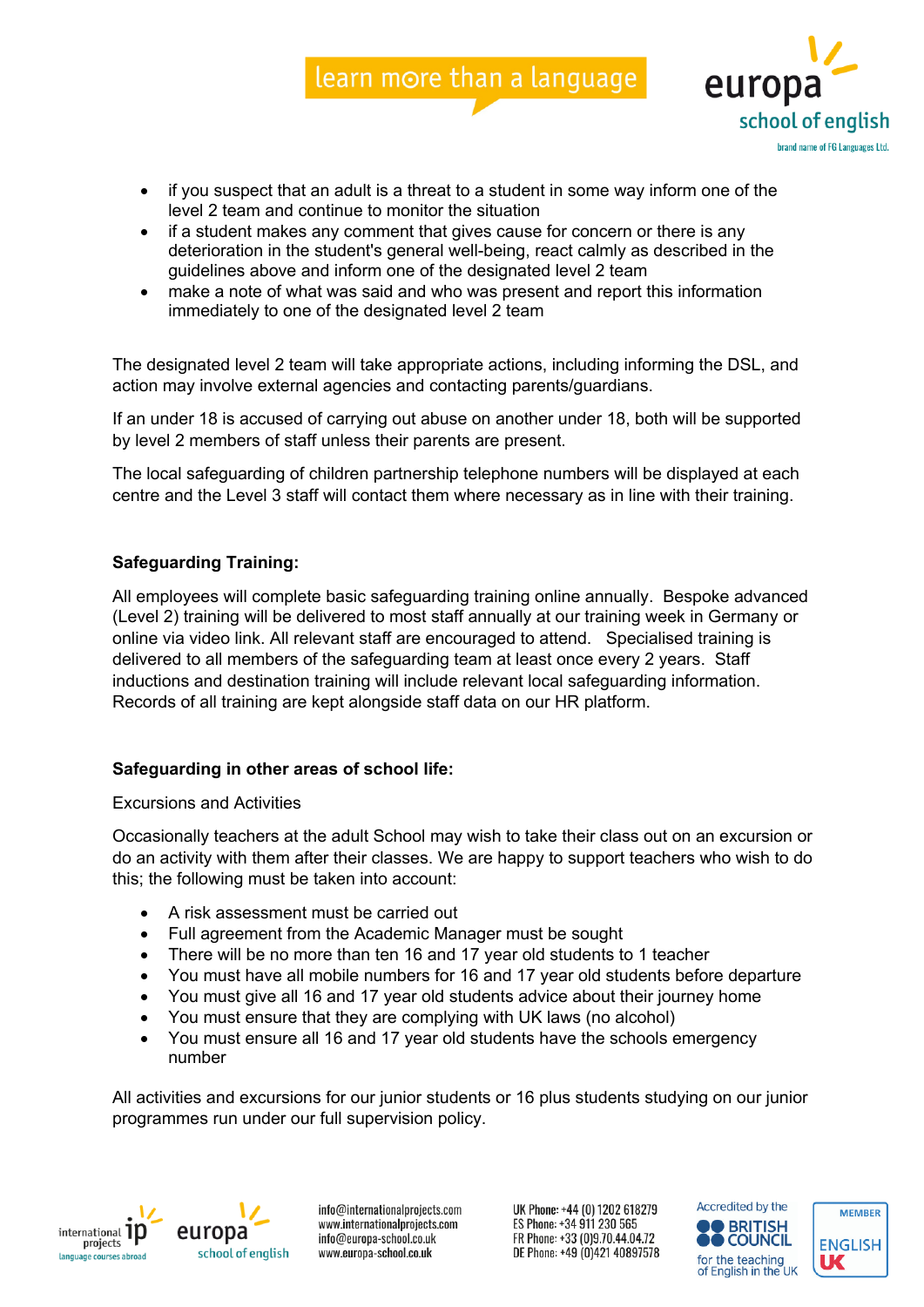

#### **Centre Specific Information:**

Each of our centres represents a different level of risk due to the difference in type of campus, the profile of the students and the type of accommodation offered. These centre specific issues are highlighted to staff during their full and destination training and can be seen clearly in the Destination Specific Risk Assessment document.

Staff are encouraged to think about the different levels of risk at each centre according to the centre set up and the student profile.

The contact number for the local LSCP for each centre will be displayed in each centre for all staff and students to see and are listed in the appendices here and are also in the centre specific risk assessment documents.

An attempt at contact has been made to each of the LSCPs in each of the destinations but generic information regarding contact was supplied only. Contact details will be checked and updated annually.

The centre specific risk assessment also includes information about local doctors, hospitals, walk in centres and other useful information.

#### **Transfers/ Taxi Companies / Driving Students in Personal Vehicles**

All students booked on a junior course (including 16 and 17 year olds) must pre-book their transfer with Europa School of English.

16 and 17 year olds who have booked the young adult product and 16 and 17 year olds who are studying at the year round school with adults will be encouraged to pre-book their transfer with Europa School of English. However these students may, with the written consent of their parents, arrange their own independent transfers.

When using taxi/coach companies, school gets annual written confirmation that all drivers used for school work will have full DBS checks.

Staff are not encouraged to use their own vehicles to transport U18s, but where it is necessary there should preferably be another adult in the car, or the U18 should sit in the back (unless there are 3 students in which case one sits in front and is first to get out)

#### **Welfare provision**

All staff and homestays are expected to look after students with the same level of care as a responsible parent. All adults are involved in the welfare of our students and are made aware of this responsibility. Students are told they may talk to anyone about a problem

Responsibility for ensuring that welfare matters are satisfactorily resolved and recorded lies with the Centre Manager at each centre. If the CM is absent, the responsibility lies with the UK Operations Manager who may nominate another suitable senior staff member for the role



europa school of english

info@internationalprojects.com www.internationalprojects.com info@europa-school.co.uk www.europa-school.co.uk



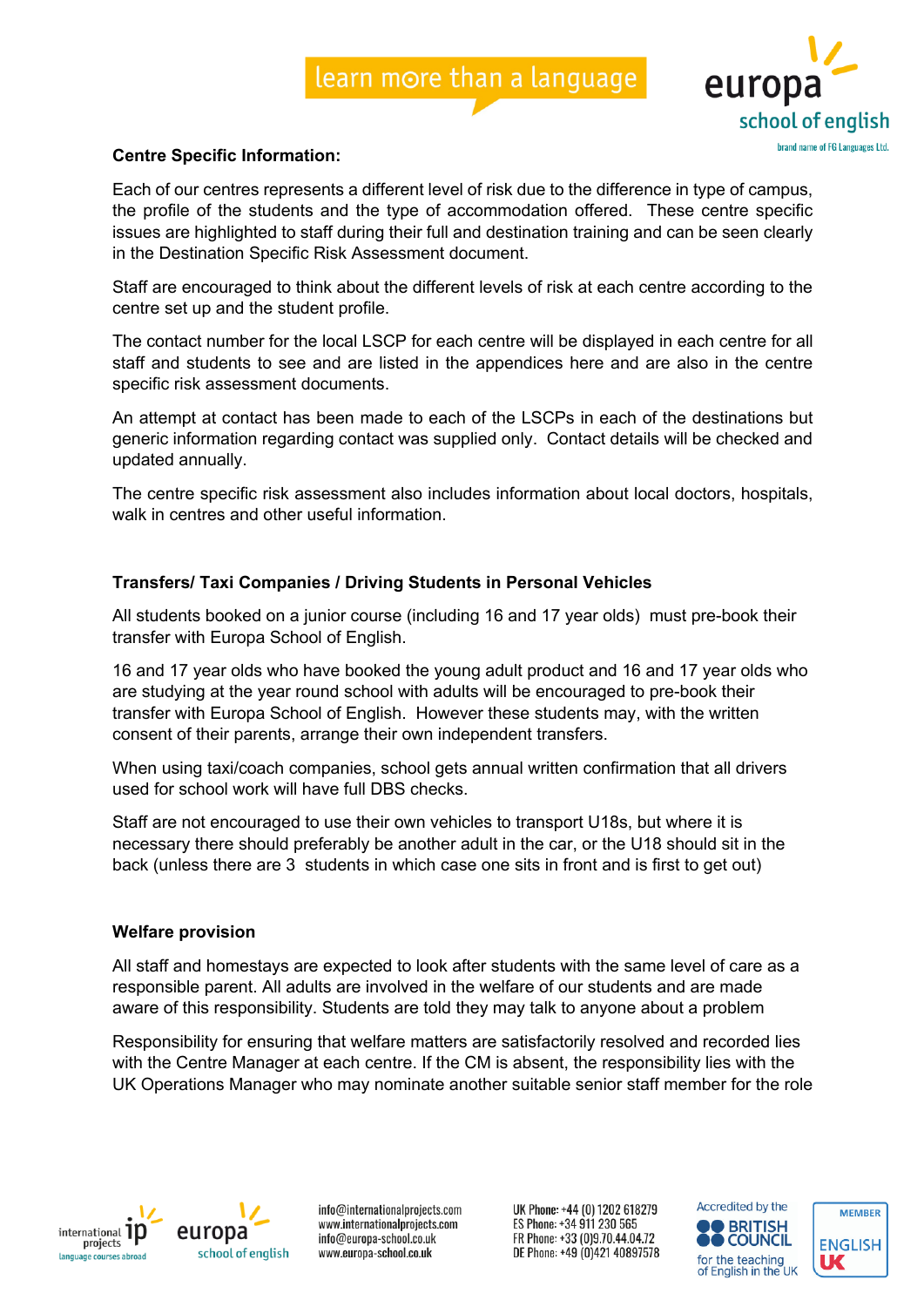## learn more than a language



#### **First Aid and Medical**

All centre staff are First Aid trained and every centre has a First Aid box. One of the First Aiders is identified each week to ensure the First Aid box is kept properly stocked. This person is named on the staff noticeboard.

Notices around the school give information about:

- location of the First Aid box(es)
- local A&E contact details and a location map
- contact details for a local health centre ready to accept Europa students

#### **E-Safety**

There are E-Safety and cyber bullying notices displayed around the schools. All centres have internet locked down so inappropriate materials are less likely to be accessed.

#### **Private Fostering**

Relevant staff are aware that a private fostering arrangement begins if a child under 16 (or under 18 if disabled) stays with a homestay for more than 27 nights. Where this situation occurs Europa School of English will ensure that the rules and regulations regarding host placement will be adhered to.

#### **Prevent**

All hosts are made aware of the expectations on them as regards to Prevent and are talked through those at their home inspection meeting. Prevent posters and the key messages are displayed on posters around the centres. Teaching staff are made aware of their obligations under the Prevent policy during their induction particularly in relation to tolerance and respect.

Europa management are aware of their legal obligations regarding Prevent and these are also covered by the Europa Prevent Policy.

#### **Over 18 year old students and under 18s**

No over 18 year old students should be studying on a course with under 16 year old students. In some circumstances an 18 year old may be studying alongside a 16+ student. The only time that this situation should occur is when the sending agent has sent a coherent rationale and explanatory authorisation letter and the Safeguarding Lead has accepted this as an appropriate reason. For example in the case of siblings. This will only happen in the case of closed groups.

In 2022 as an exception there may be a few students aged 18 or 19 who we have accepted onto our junior courses. This will be because they have accepted a credit note in 2019 or 2020 due to Covid and we have not been able to fulfil their booking prior. In these very few cases staff will be informed to carefully manage the situation and to be aware of the potential risks. All publicity has been amended to take this possibility into account. The rules



europa school of english

info@internationalprojects.com www.internationalprojects.com info@europa-school.co.uk www.europa-school.co.uk



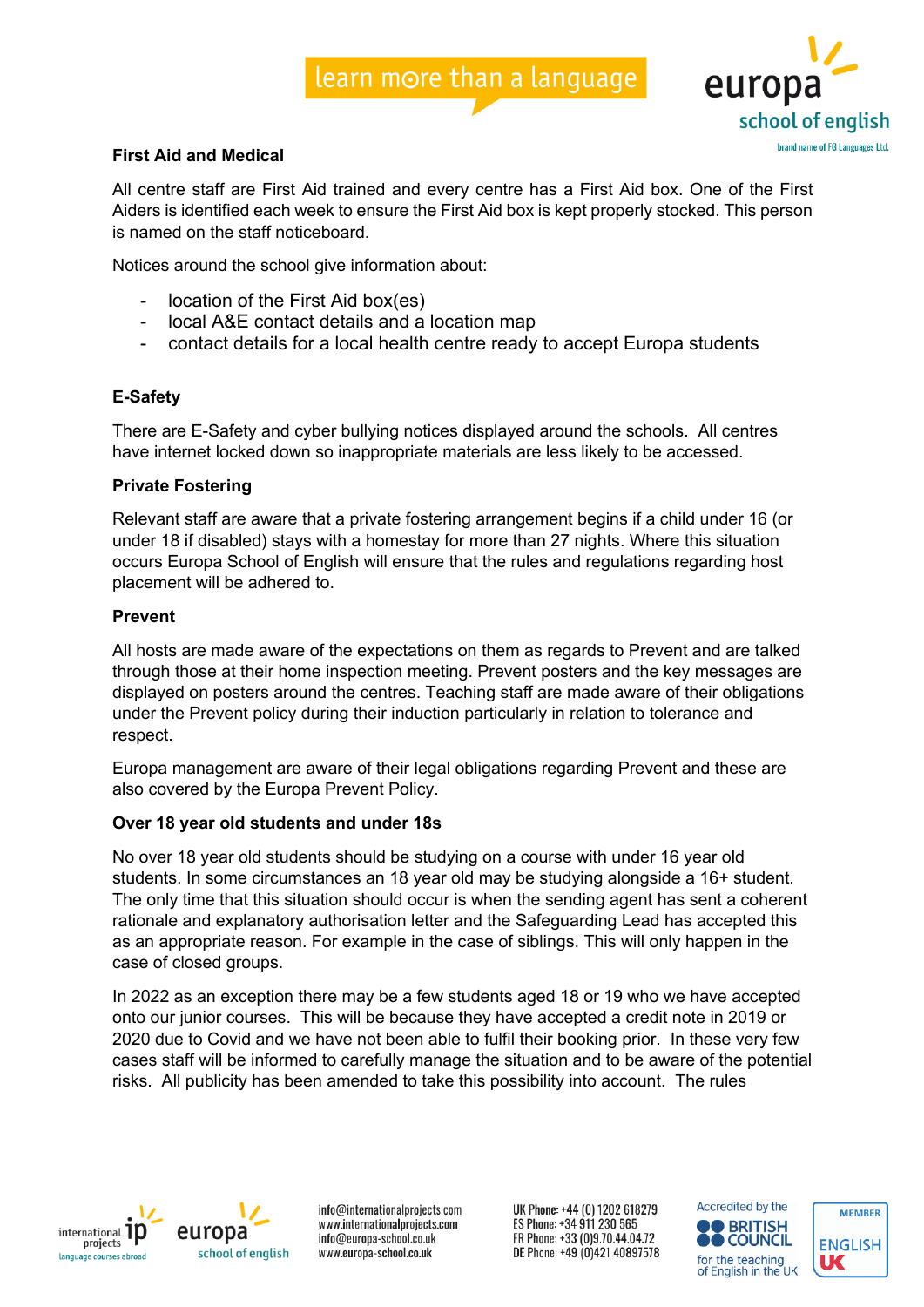

Regarding the accommodation of these students remain the same (no 18+ students will be accommodated with those below the age of 18 unless a clear rationale and request has been sent by the parents in advance).

16 plus student can choose to study at our adult school in Bournemouth and will fall into our 'red dot' system. They can also choose to study on our junior programmes and will fall into our supervision policy under the 16 and 17 year old section.

Where a student aged over 18 is found to have been enrolled on a course with under 16 year old students this student will be removed from the course and taught in a separate closed group where possible. They will not be allowed to join afternoon or evening activities with under 16 year old students. In the event that this is not possible due to space or teacher numbers we reserve the right to ask the student to leave the school.

All staff will be made aware during their staff training and our safeguarding training of the importance of not enrolling over 18 year old students on our junior programmes and the serious implications of this.

Students under the age of 18 will rarely be accommodated with students over the age of 18. The only time that this situation should occur is when the sending agent has sent a coherent rationale and explanatory authorisation letter and the Safeguarding Lead has accepted this as an appropriate reason. For example in the case of siblings.

#### **Supervision of Students**

Europa School of English completes risk assessments for all activities and excursions offered. All residential accommodation and external sites used are risk assessed by us. All risk assessments are updated annually, regularly reviewed, and supervisors are trained to consult them prior to undertaking any activity with their students.

The levels of supervision offered for all our different types of students is shown clearly on our website for clients to view prior to booking and our full supervision policy is published on the website.

#### **Closed Groups and Group Leaders**

Group Leaders are asked to provide us with a clear DBS or a police clearance certificate from their home country prior to arrival. Some agents collect and store these documents themselves and we ask those agents to sign and confirm they have collected them.

All Group Leaders are given a welcome meeting at the school on their first day where they are talked through our safeguarding expectations. They are provided with our full safeguarding policy, our supervision policy for closed groups, and our 'Safeguarding – what we expect from you' letter, which is explained to them and they are asked to sign.



europa school of english

info@internationalprojects.com www.internationalprojects.com info@europa-school.co.uk www.europa-school.co.uk



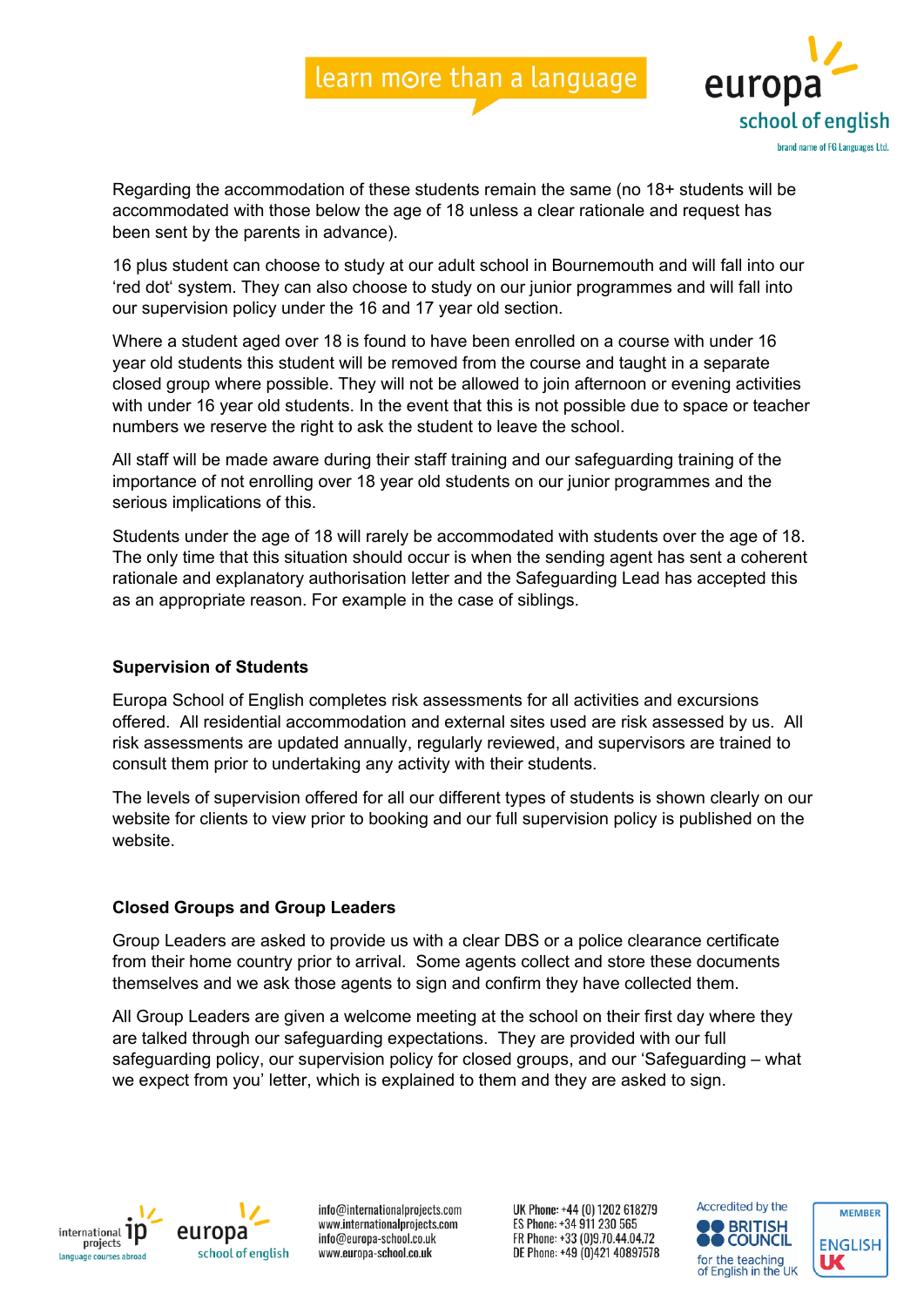

## Appendix A - Bournemouth

#### **Local Safeguarding Contacts:**

#### **Multi Agency Safeguarding Hub (MASH)**

Staff should contact the Bournemouth MASH if they have a concern about the safety and wellbeing of a child or young person.

BCP MASH- 01202 735046

BCP MASH – MASH@bcpcouncil.gov.uk

Dorset MASH- For families and the general public – 01202 228866

#### **Local Authority Designated Officer (LADO)**

The Local Authority Designated Officer (LADO) service should be contacted when there is concern raised, or an allegation made, against an individual who works or volunteers with children.

LADO Telephone: 01202 456744 (LADO Main Telephone line)

Email: LADO@BCPcouncil.gov.uk

Direct Dial: Laura Baldwin (01202 456708) and John McLaughlin (01202 453992)

Where there is an immediate threat to a child, please contact the Police via 999, or contact Children's Social Care on 01202 735046. If the enquiry is outside of normal office hours (Mon-Fri 8.30am – 5.15pm), please contact the 'Children's Out of Hours Service' on: 01202 738256

#### **Medical Attention:**

If a student is unwell or injured during their time with us staff should follow this advice:

For non-urgent injuries or illnesses homestay students are assisted in making a GP appointment with the GP for the family. Students in residential accommodation will be taken to the nearest medical centre.

In Bournemouth it is the Talbot Medical Centre in Wallisdown (01202 574100) or Northbourne Surgery near Kinson (01202574100).

At weekends there is also the Boscombe and Springbourne Health Centre Walk in Service open 8am-7.45pm on Saturday and Sunday only, call 01202 720174.

**If staff feel they need an ambulance they must call 999. The A and E unit in Bournemouth is at Castle Lane East, Bournemouth, Dorset, BH7 7DW**

Staff may also call 111 to get some advice and information if they are unsure as to how to proceed.



europa school of english

info@internationalprojects.com www.internationalprojects.com info@europa-school.co.uk www.europa-school.co.uk



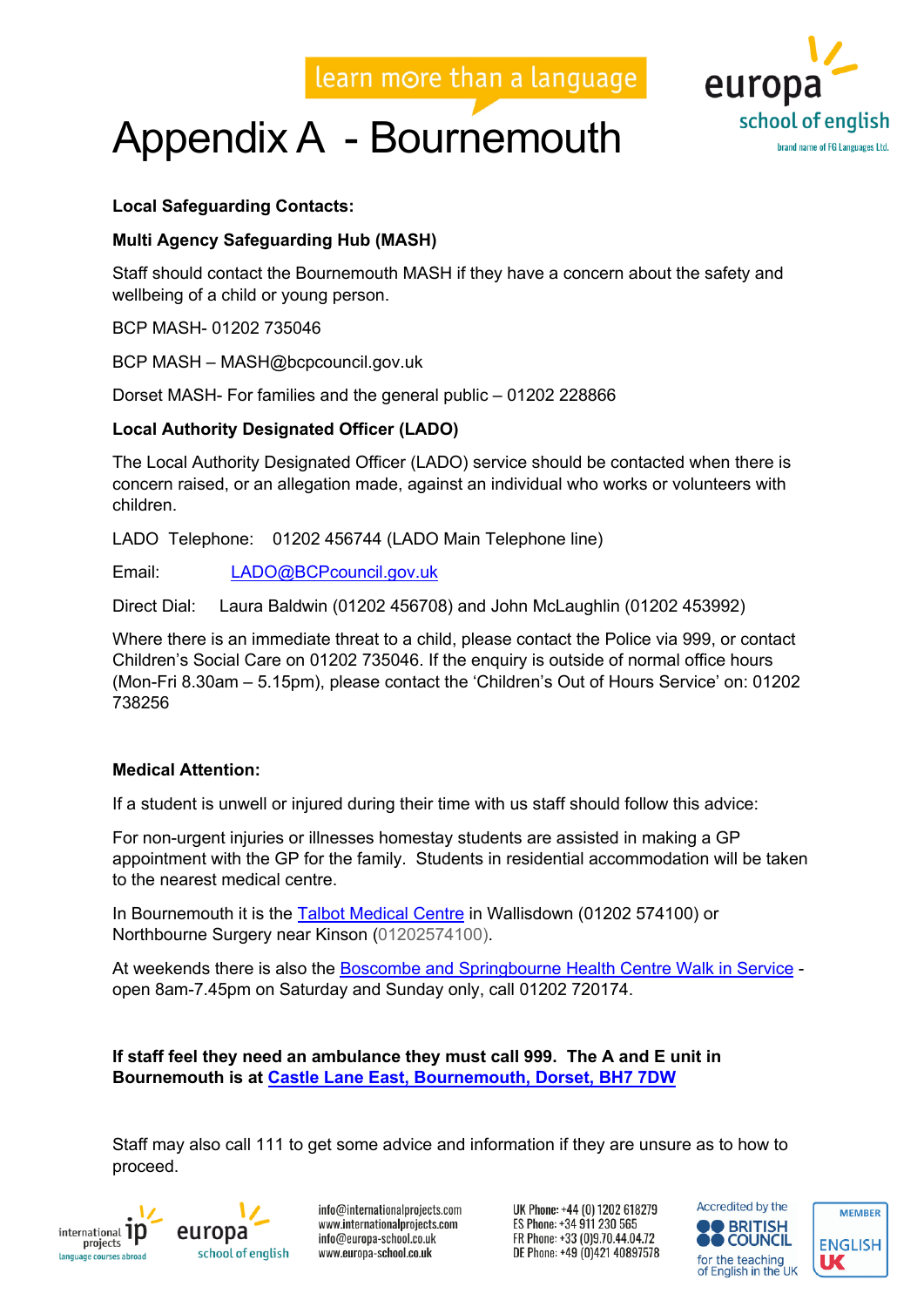## Appendix B - Winchester



#### **Local Safeguarding Contacts:**

#### **Multi Agency Safeguarding Hub (MASH)**

Staff should contact the Winchester MASH if they have a concern about the safety and wellbeing of a child or young person.

Phone: 0300 555 1384 during office hours

Phone: 0300 555 1373 Out of Hours service

Email: childrens.services@hants.gov.uk

#### **Local Authority Designated Officer (LADO)**

The Local Authority Designated Officer (LADO) service should be contacted when there is concern raised, or an allegation made, against an individual who works or volunteers with children.

Phone: 01962 876364

Email: child.protection@hants.gov.uk

#### **Medical Attention:**

If a student is unwell or injured during their time with us staff should follow this advice:

For non-urgent injuries or illnesses homestay students are assisted in making a GP appointment with the GP for the family. Students in residential accommodation will be taken to the nearest walk in medical centre.

In Winchester there is a walk-in minor injuries unit in Andover (Andover War Memorial Hospital, Charlton Road, Andover, Hampshire, SP10 3LB. No appointment is necessary. Further details here.

For other minor illnesses that are not covered by the walk-in clinic in Andover, staff must call 111 to get an appointment with a GP service this applies out of hours also.

**If staff feel they need an ambulance they must call 999.** The A and E unit in Winchester is at Royal Hampshire County Hospital, Romsey Road, Winchester, Hampshire, SO22 5DG

Staff may also call 111 to get some advice and information if they are unsure as to how to proceed.





info@internationalprojects.com www.internationalprojects.com info@europa-school.co.uk www.europa-school.co.uk



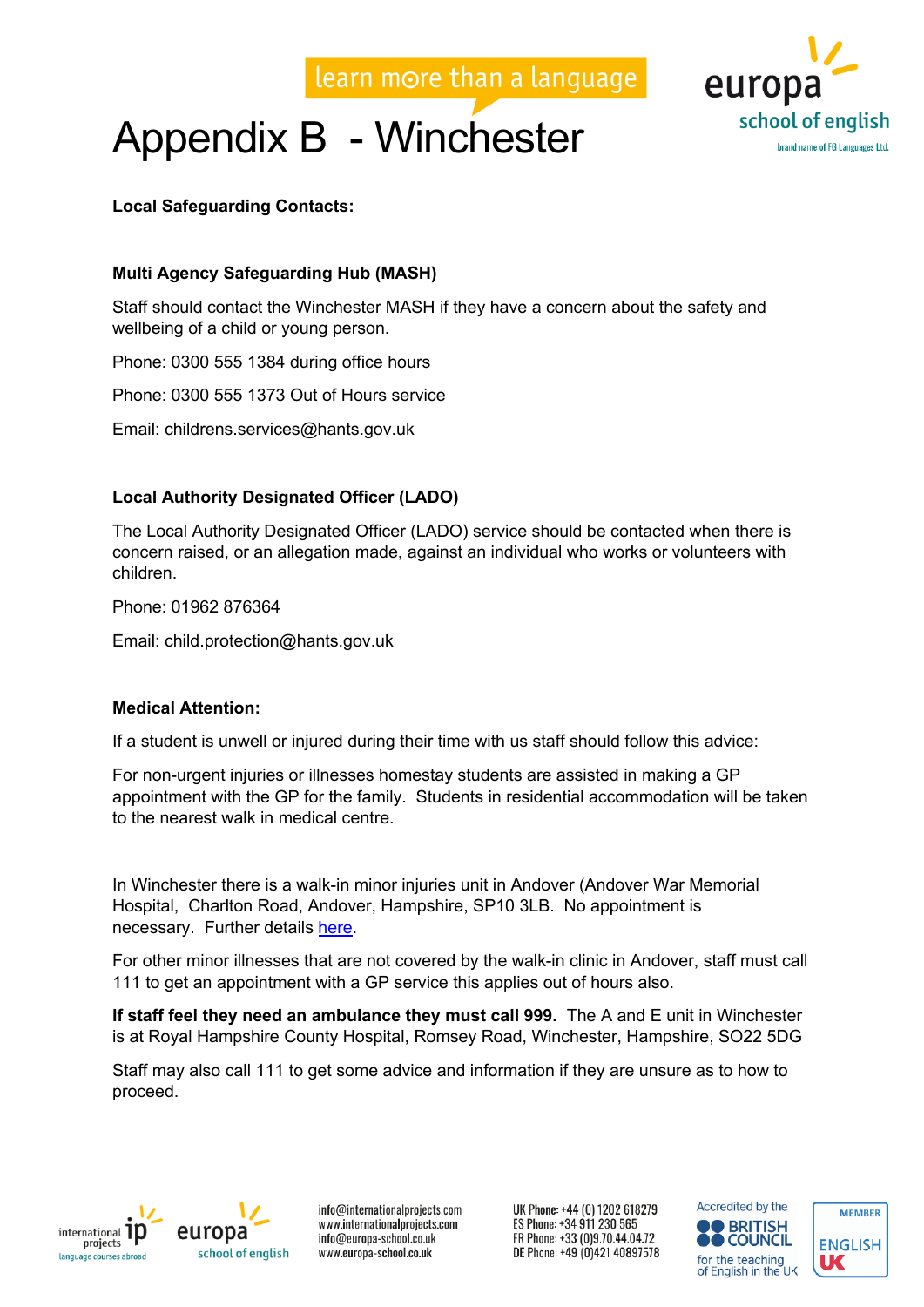



## Appendix C - Exeter

**Local Safeguarding Contacts:**

#### **Exeter MASH**

Staff should contact the Exeter MASH if they have a concern about the safety and wellbeing of a child or young person.

Phone: 0345 155 1071

Email: mashsecure@devon.gov.uk

#### **Local Authority Designated Officer (LADO)**

The Local Authority Designated Officer (LADO) service should be contacted when there is concern raised, or an allegation made, against an individual who works or volunteers with children.

Phone: 01392 384964

Email: childsc.localauthoritydesignatedofficersecure-mailbox@devon.gov.uk

*Details above checked: 23/02/2022*

#### **Medical Attention:**

If a student is unwell or injured during their time with us staff should follow this advice:

For non-urgent injuries or illnesses homestay students are assisted in making a GP appointment with the GP for the family. Students in residential accommodation will be taken to the nearest walk in medical centre.

In Exeter there is a walk-in medical centre at Unit 4, 31 Sidwell Street, Exeter, Devon, EX4 6NN No appointment is necessary. For other minor illnesses that are not covered by the walk-in clinic, staff must call 111 to get an appointment with an out of hours GP service.

**If staff feel they need an ambulance they must call 999.** The A and E unit in Exeter is at the Royal Devon and Exeter Hospital, Barrack Road , Exeter, Devon, EX2 5DW

Staff may also call 111 to get some advice and information if they are unsure as to how to proceed.





info@internationalprojects.com www.internationalprojects.com info@europa-school.co.uk www.europa-school.co.uk



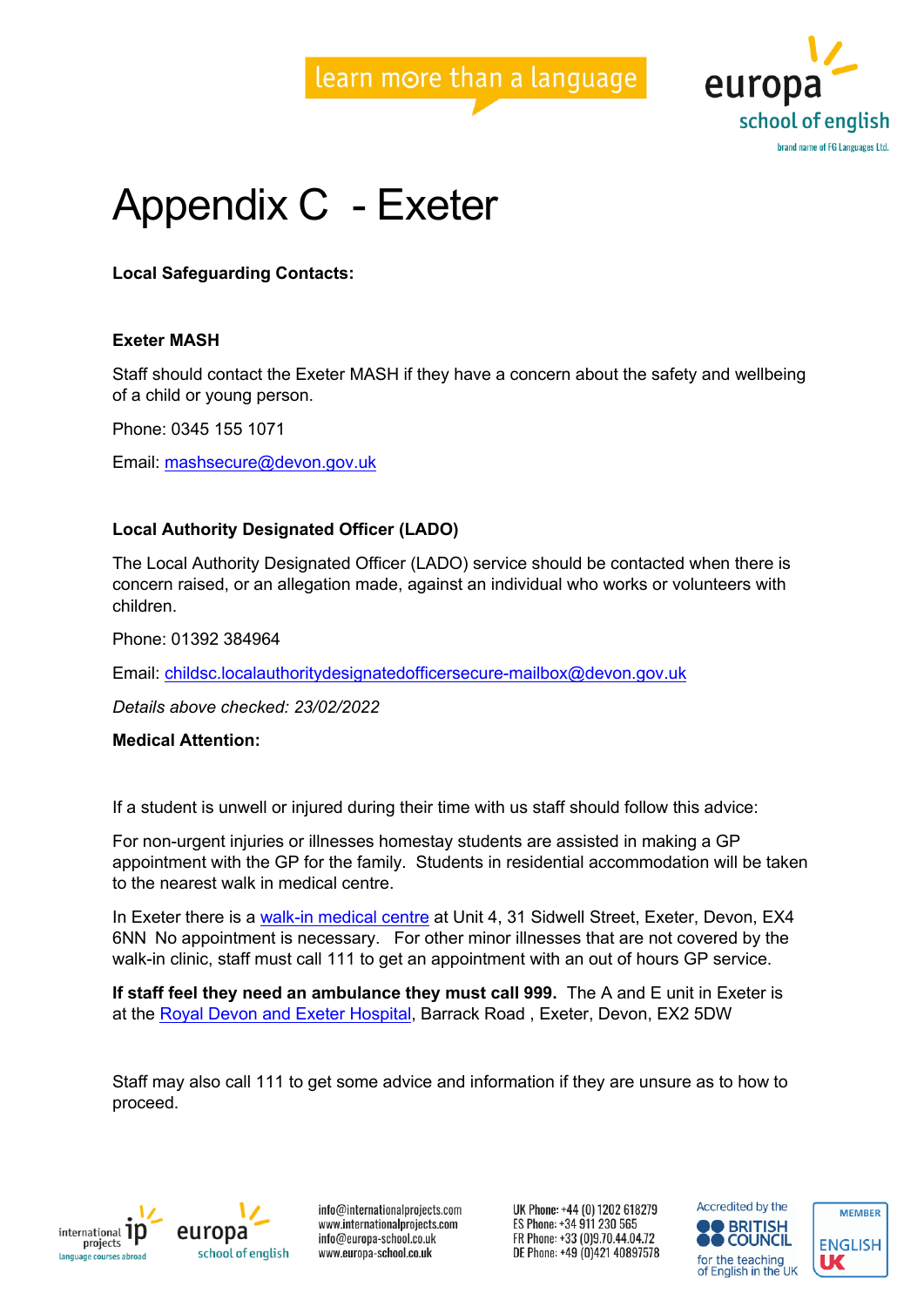

# Appendix - D Safeguarding Reporting Form

This form should be used to record safeguarding concerns relating to Children and/or Vulnerable persons.

In an emergency please do not delay in informing the police or social services. All the information must be treated as confidential and reported to the Designated Safeguarding Officer (Charlotte Fisher, General Manager - 07971 286410) within 24 hours.

The form should be completed at the time or immediately following disclosure, but after all necessary emergency actions have been taken. Please complete the form as fully as possible.

### Your details – the person completing the form

| Name:      |
|------------|
| Position:  |
| Telephone: |

Email:

## Details of the person affected

Address:

Telephone:

Email:

### Details of the incident (please describe in detail using only the facts)





info@internationalprojects.com www.internationalprojects.com info@europa-school.co.uk www.europa-school.co.uk



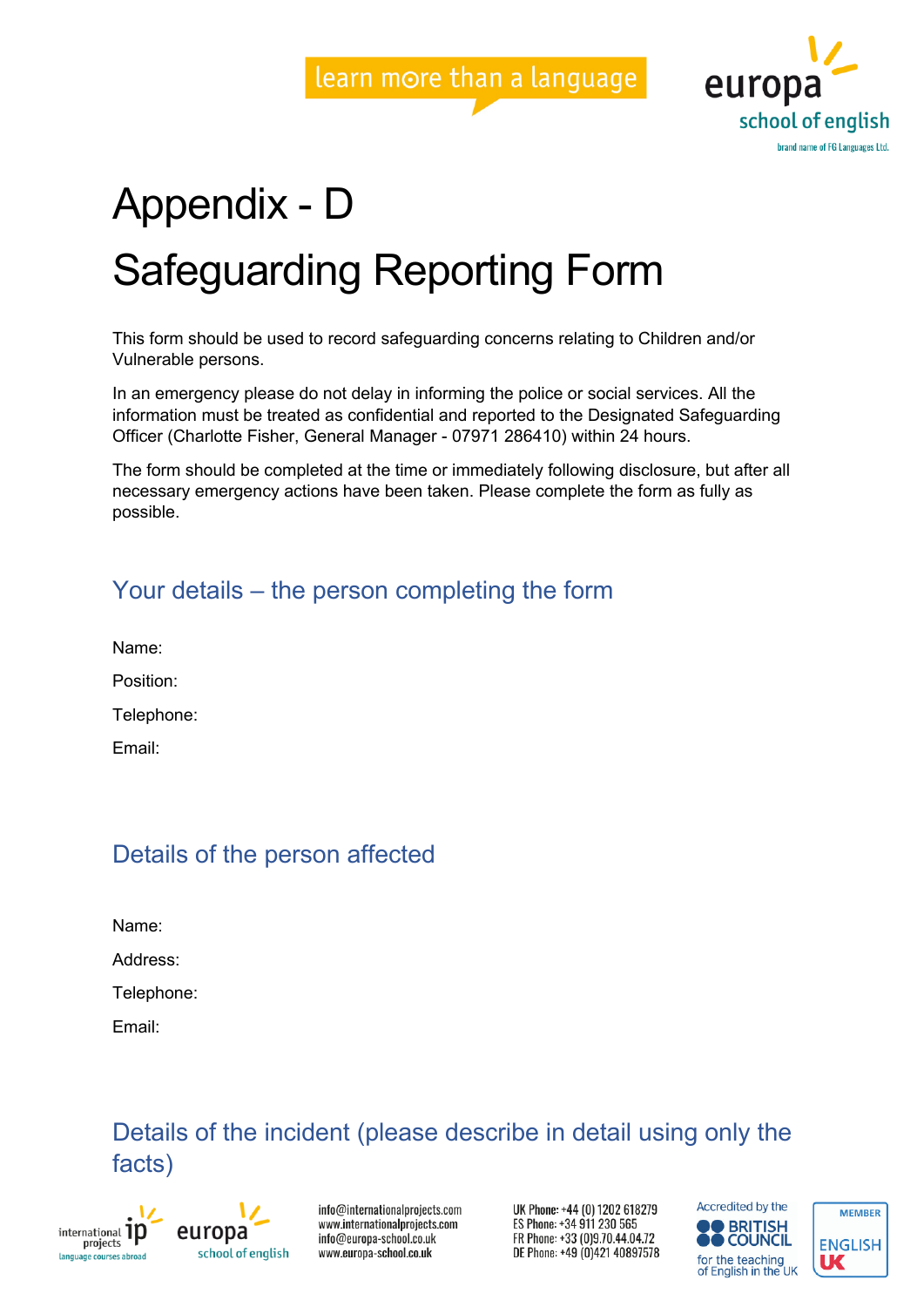









info@internationalprojects.com www.internationalprojects.com info@europa-school.co.uk www.europa-school.co.uk